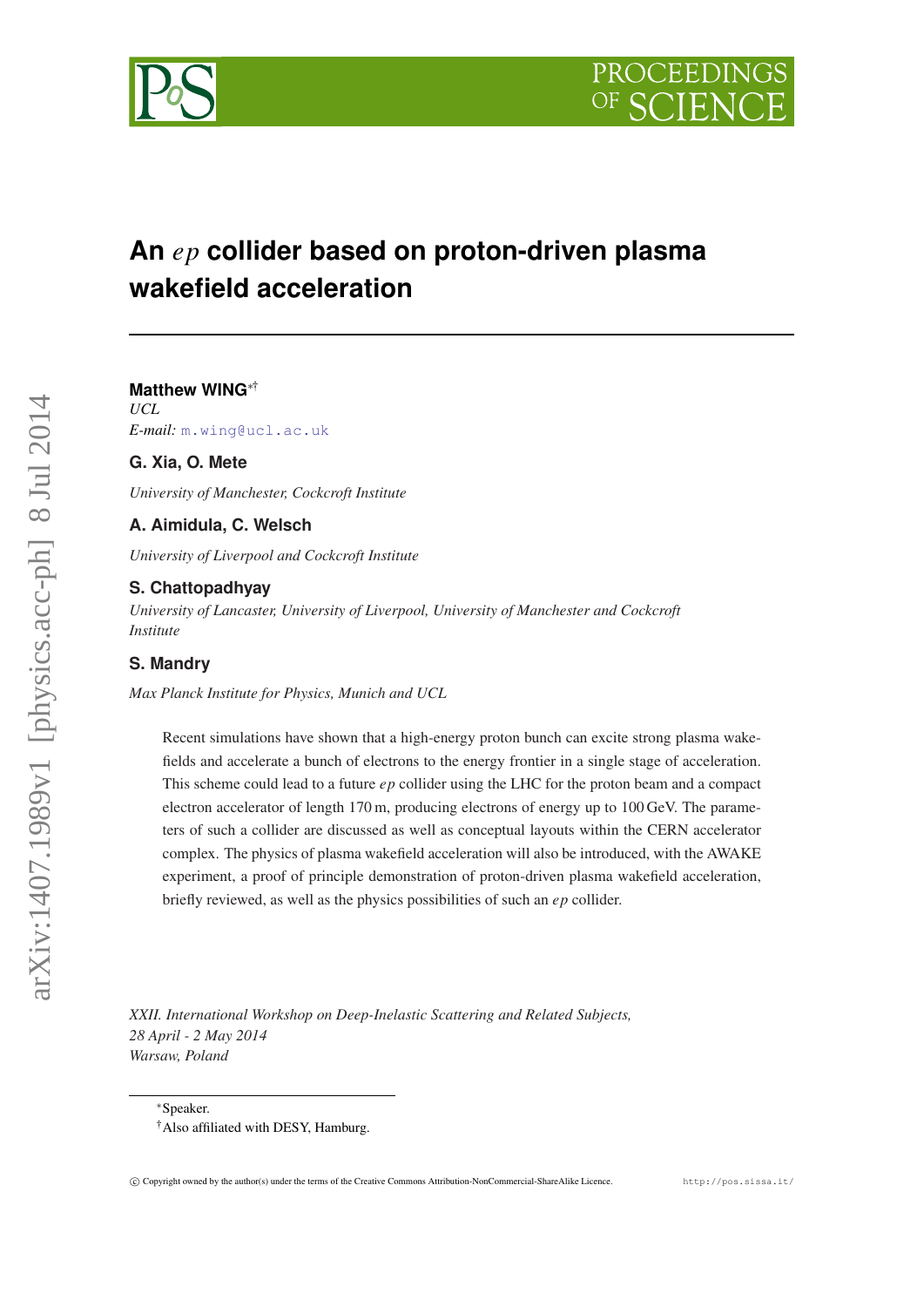#### 1. Introduction

A high (TeV-scale) energy electron–proton collider would complement the proton–proton physics programme at the LHC and the planned electron–positron physics programme at the ILC. The rich physics programme of the Large Hadron–Electron Collider (LHeC) is given in detail elsewhere [[1](#page-5-0)], with only a brief discussion given here. The cross section for Higgs production at LHeC is similar to that at the ILC and so with sufficiently high luminosity ( $10^{34}$  cm<sup>-2</sup> s<sup>-1</sup>), precise measurements of in particular the triple-gauge boson couplings can be made. Measurements of inclusive deep inelastic scattering at these high scales should allow a full flavour decomposition of the parton densities in the proton and eliminate assumptions currently used as well as significantly reducing the uncertainty on their determination, often a limiting factor in the search for exotic physics at the LHC. As well as considering the highest energy scales, the property of saturation at the very lowest Bjorken *x* values will be probed. At low *x*, the nuclear structure is very poorly known and so an  $eA$  physics programme will investigate an unmeasured region for  $x < 0.01$ .

In order to investigate such a wide-ranging physics programme of precision and potential discovery, the LHeC would use the 7 TeV proton beam from the LHC and requires a new electron accelerator with energies of about 60 GeV, giving a centre-of-mass energy of 1.3 TeV. To achieve such an electron energy, the favoured solution, based on conventional acceleration using radio frequency cavities, is a 9 km long "racetrack" complex. Such a large accelerator is needed due to the limitation in the maximum accelerating gradient to about  $100 \,\mathrm{MV\,m^{-1}}$  due to the onset of ionisation of the metal cavities. Given this size, it is sensible to look at alternative technologies which could significantly reduce the length of the electron accelerator. In these proceedings, such a technology, based on proton-driven plasma wakefield acceleration, is described. Plasma wakefield acceleration is a scheme originally proposed at the end of the 1970s [\[2\]](#page-5-0) and is, in principle, applicable to all uses of accelerators and not just the LHeC. The use of proton-driven plasma wakefield acceleration has applications in general to the acceleration of particles to high energies [[3](#page-5-0)] and so could also lead to a future  $e^+e^-$  machine of much reduced size.

## 2. Proton-driven plasma wakefield acceleration

Plasma wakefields occur when a drive beam, a laser pulse or particle beam, enters a plasma and disturbs the free electrons. In the case of a proton beam, the free electrons are attracted to the proton bunch, accelerate towards it, overshoot, are attracted back by the region of high positive charge density formed by the stationary ions, and hence form an oscillating system which creates large electric fields with an accelerating gradient in the direction of the incoming beam. In the case of a laser pulse or an electron bunch as the driver, accelerating gradients of up to 100 GV  $\text{m}^{-1}$  have been observed [\[4\]](#page-5-0).

Given the limitations of the initial energies of the laser pulse or electron beam, multiple acceleration stages would be required in order to accelerate electrons to the scales required for energy frontier machines. As current proton beams have up to  $O(100)$  kJ of energy, the beam can propagate for long distances in a plasma and so act as a powerful driver of plasma wakefields. Simulations demonstrated that electrons could be accelerated from 10 GeV to 500 GeV in about 300 m of plasma using a proton beam of 1 TeV [[5](#page-5-0)], with a maximum accelerating gradient of 3 GV m<sup>-1</sup>.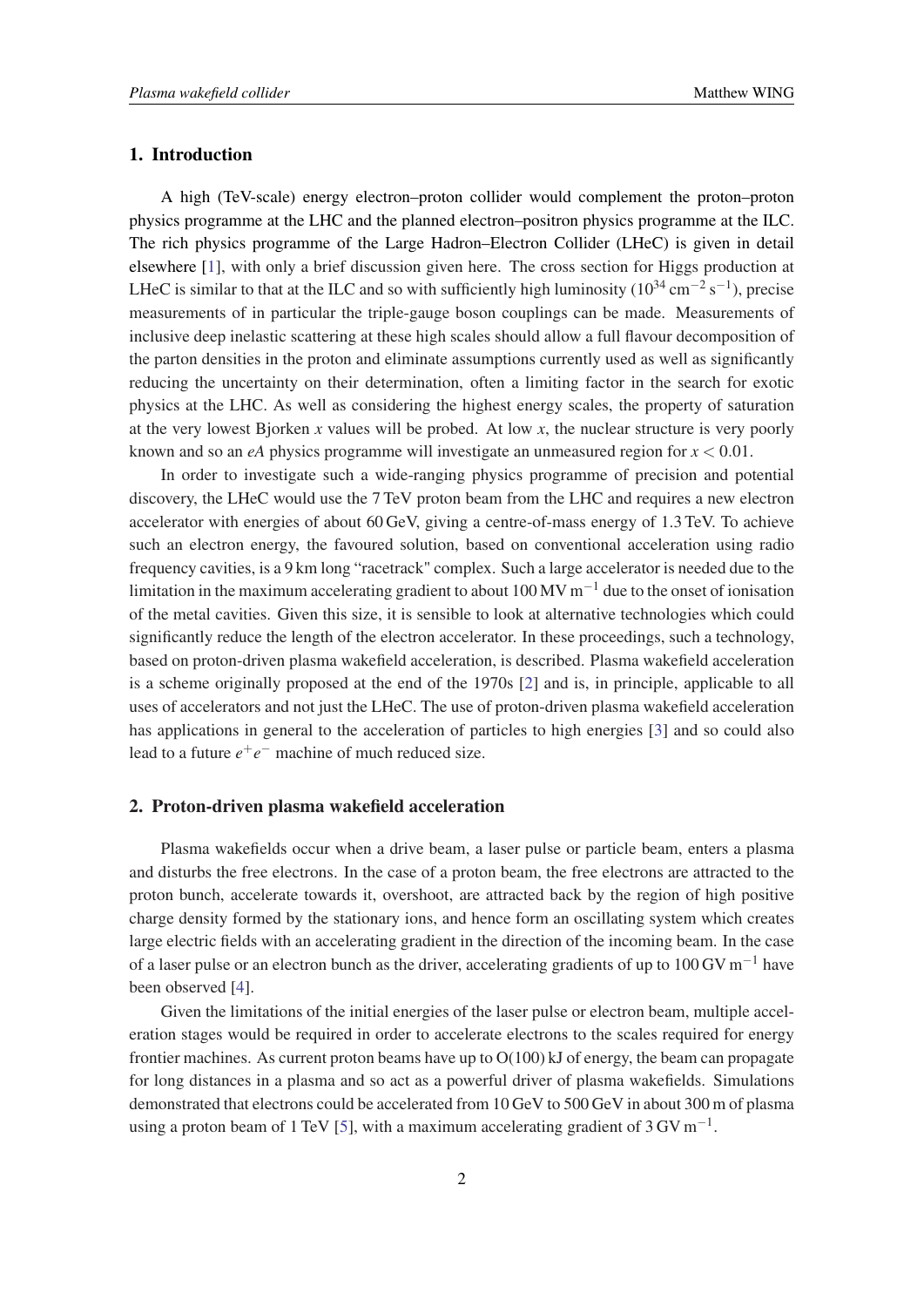#### 3. The AWAKE experiment at CERN

The Advanced Wakefield (AWAKE) collaboration was formed to perform a proof-of-principle experiment at CERN, showing that protons can drive strong plasma wakefields and that these can be used to accelerate electrons, in an initial phase, up to the GeV-scale in under 10 m [\[6\]](#page-5-0). The AWAKE experiment will use the SPS beam with an energy of 400 GeV to drive the wakefields, however, in strong contrast to the concept of proton-driven plasma wakefield acceleration [[5](#page-5-0)], where the beam length considered was  $\sigma_z = 100 \,\mu\text{m}$ , the length of the SPS proton bunch is 12 cm. Given the strength of the wakefield generated is proportional to  $1/\sigma_z^2$ , the strength of the wakefield for the SPS beam is potentially very low. This is overcome by relying on the self-modulation instability (SMI) [\[8\]](#page-5-0) in which transverse fields in the plasma split the long proton bunch into micro-bunches, spaced at the plasma wavelength. These higher densities act constructively to create wakefields with an accelerating gradient of about 1 GV/m. Witness electrons will be injected behind the proton bunch and a fraction of the electrons (up to 10% of the bunch) will be accelerated from about 16 MeV to about 2 GeV in 6 m of plasma.



 $\Gamma_{\text{GUPM}}^{\text{GUPM}}$  1. Becaling decise of the AWAVE experiment: The nuction bungh extredition the SBS is injected Figure 1: Baseline design of the AWAKE experiment: The proton bunch extracted from the SPS is injected with the ionising laser pulse (1). The laser pulse and the proton bunch travel together through the metal vapor cell. The co-propagating ionisation front shown in (2) provides the seeding of the SMI. Growth of the SMI and the resulting self-modulation of the proton bunch occurs over the first  $3 - 5$  m of plasma (3). The modulated bunch resonantly drives wakefields over the remaining length of plasma (4). The laser pulse The moderation resoluting drives waterfored over the remaining tength or plasma (1). The reset Passe is dumped (5) and the proton bunch radial modulation is measured using electro-optical sampling (EOS) diagnostics (6) and optical transition radiation diagnostics (7). An RF-gun driven by a laser pulse derived from the ionizing laser produces a witness electron bunch (8). The electron bunch can be side-injected into the wakefield after the SMI has saturated (9). Downstream of the plasma, the electron bunch energy spectrum is measured using a broad acceptance magnetic spectrometer (10).

The AWAKE experiment will be housed in the CNGS facility at CERN. The general layout of the experiment is shown in Fig. 1. The proton beam propagates through a 10 m long plasma cell, excites the wakefield and becomes modulated by this wakefield. The short laser pulse propagates collinearly with the proton beam and serves the dual function of creating the plasma and seeding the SMI. The electron bunch enters the plasma cell parallel to the proton beam with an initial offset of about 1 cm and is merged into the wakefield several metres downstream as soon as the proton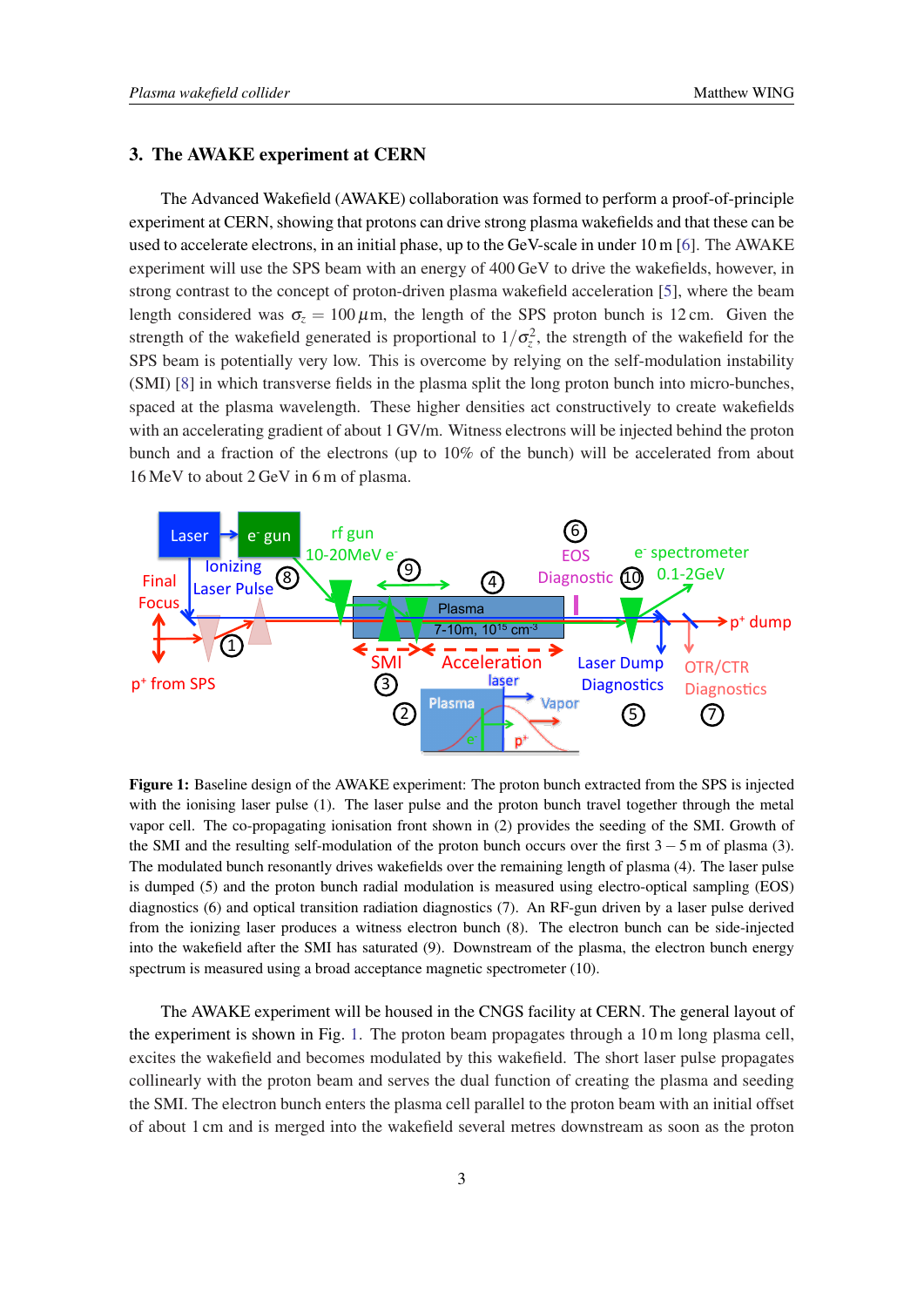

Figure 2: A schematic of a possible *ep* collider using the CERN accelerator complex and the SPS proton beam to drive plasma wakefield acceleration. Electrons would be accelerated in the wakefields and collide with protons in the LHC.

beam is modulated by the SMI. A configuration in which the electron beam is collinear with the proton beam is now considered the default mode of running and although a beam of lower energy and larger energy spread is expected, this mode will have a higher capture efficiency. Modulation of the proton beam radius is measured by electro-optical sampling (EOS) and optical and coherent transition radiation (OTR/CTR) diagnostics. The accelerated electron beam is characterised with a magnetic spectrometer.

#### 4. An *ep* collider: design and issues

Assuming that the AWAKE experiment will demonstrate proton-driven plasma wakefield acceleration and that simulations correctly describe the physics of the process, application of the accelerator technology can be considered for a future *ep* collider. Aiming for similar energies to those proposed for the LHeC, a schematic of a possible *ep* collider is shown in Fig. 2. The SPS proton beam is used to drive the wakefield and accelerate a trailing electron bunch to 100 GeV in 170 m of plasma. These electrons then collide with the LHC proton beam, creating an *ep* mode which runs parasitically with the LHC proton–proton collisions. The basic sub-systems of the *ep* collider are: the transfer and matching of protons to the plasma section; the electron source; the plasma section; the beam delivery and final focus; and the beam dump and/or recycling. As this scheme utilises existing CERN infrastructure, there is the prospect of realising a high energy, cost-effective collider.

Although on the face of it this concept is very attractive, with a centre-of-mass energy of √  $\sqrt{s}$  = 1.67 TeV achieved with the a relatively short new electron beam line, there are a number of issues and challenges to be overcome in order to make this realisable [\[3\]](#page-5-0).

Phase slippage (or dephasing) occurs because there are particles travelling at different velocities and is a limiting factor of proton-driven plasma wakefield acceleration. For a velocity of the wakefield which is the velocity of the proton driver,  $\gamma_p$  and a velocity of the accelerating electrons,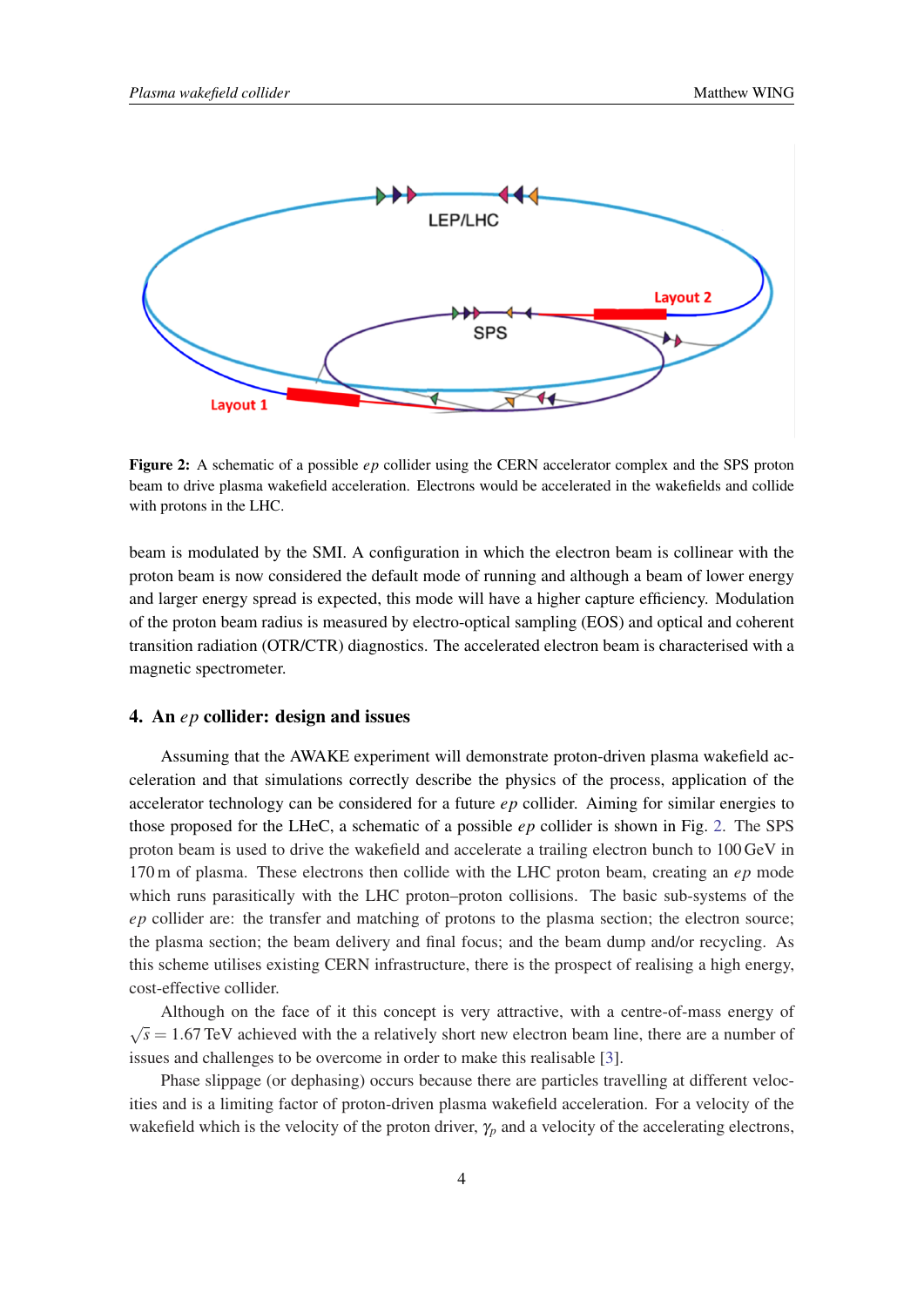$\gamma_e$ , the value of  $\gamma_e$  can soon be greater than  $\gamma_p$  and so the electrons overrun the wakefield and hence dephase. The distance of the plasma accelerating section is therefore limited and for the SPS beam this is 170 m; for the LHC beam as the driver, due to the higher energy, it is about 4 km with electrons accelerated to 1 TeV. Such a scheme where the LHC is the drive beam can be used for an *e*<sup>+</sup>*e*<sup>−</sup> linear collider with collisions at the TeV energy scale.

The proton beam will at some point become too spread and will not be able to drive a strong wakefield. A way to compensate for this is to use external quadrupole magnets which will provide transverse focusing of the beam. Additionally, the wakefields themselves have a focusing component and this may be enough to guide the proton beam. Also given the highly relativistic nature of the proton beams, variations of the momentum spread will not be significant over the lengths being considered.

The witness electrons can scatter off the plasma ions or electrons. To assess this effect in detail, a model is being developed using a plasma simulation code and GEANT.

At AWAKE, the witness bunch will be electrons, but a similar controlled acceleration of positrons is necessary for a future linear collider, but also preferable at an *ep* collider where the possibility to change between an electron and positron beam allows the electroweak sector to be probed. Recent simulations have shown that a bunch of positrons can also be continuously accelerated to the TeV scale in a  $\sim$  1 km long plasma [\[9\]](#page-5-0).

The luminosity of an *ep* machine is given by

$$
\mathscr{L}_{ep}=\frac{P_e N_p \,\gamma_p}{4\pi\,E_e\,\mathcal{E}^N_p\,\beta^*_p}\,,
$$

where  $E_e$  is the electron beam energy,  $N_p$  is the number of particles in the proton bunch,  $\varepsilon_p^N$  is the normalised emittance of the proton beam,  $\gamma_p$  is the Lorentz factor and  $\beta_p^*$  is the beta function of the proton beam at the interaction point. The electron beam power, *Pe*, is given by

$$
P_e = N_e E_e n_b f_{\rm rep},
$$

where  $N_e$  is the number of particles in the electron bunch,  $n_b$  is the number of bunches in the linac pulse and  $f_{\text{rep}}$  is the repetition rate of the linac. Using the LHC beam parameters,  $N_p = 1.15 \times 10^{11}$ ,  $\gamma_p = 7460$ ,  $\beta_p^* = 0.1$  m,  $\varepsilon_p^N = 3.5 \,\mu$ m, and assuming electron beam parameters,  $N_e = 1.15 \times 10^{10}$ ,  $E_e = 100$  GeV,  $n_b = 288$  and  $f_{rep} = 15$ , gives a luminosity of,  $\mathscr{L}_{ep} = 1 \times 10^{30}$  cm<sup>-2</sup> s<sup>-1</sup>. This luminosity value is significantly below that of conventional LHeC designs and so raises the question as to whether this can be increased, by e.g. increasing the repetition rate or decreasing the size of the electron beam at the interaction point. Alternatively, physics at high energy, but lower luminosity should be considered. As plasma wakefield acceleration has clearly demonstrated high accelerating gradients, there are prospects for a future  $ep$  of  $e^+e^-$  collider at the high energy frontier, but possibly with reduced luminosity than can be achieved with RF acceleration. Brief studies have started [[10\]](#page-5-0) considering the physics that could be investigated at such colliders, such as classicalisation in electroweak and gravity, and should be further pursued.

#### 5. Summary

The concept of proton-driven plasma wakefield acceleration and its application to a future *ep* facility has been presented. A proof-of-principle experiment, AWAKE, will start taking data